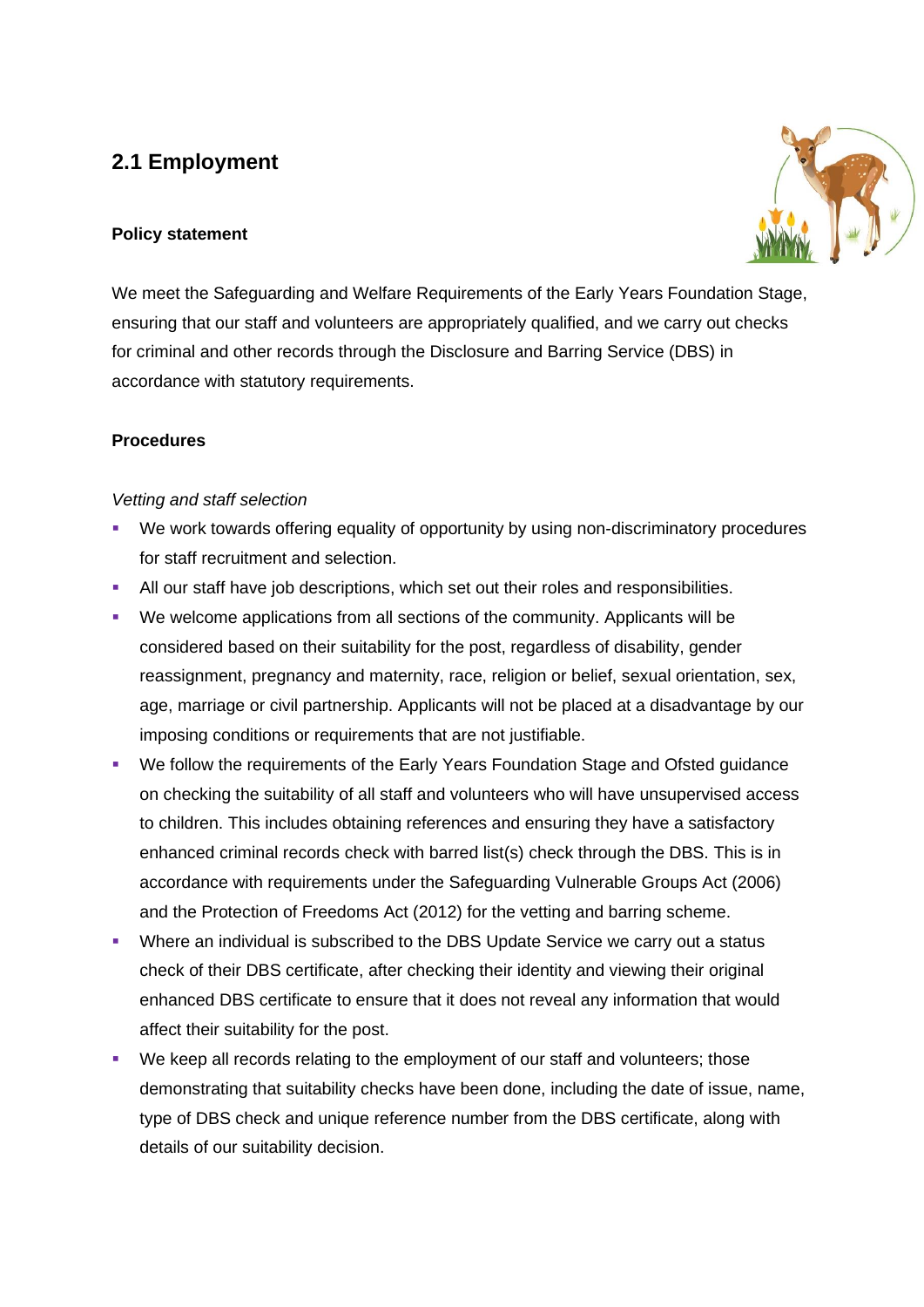- We require that all our staff and volunteers keep their DBS check up-to-date by subscribing to the DBS Update Service throughout the duration of their employment with us.
- Our staff are expected to disclose any convictions, cautions, court orders, reprimands and warnings which may affect their suitability to work with children – whether received before, or at any time during, their employment with us.
- We obtain consent from our staff and volunteers to carry out on-going status checks of the Update Service to establish that their DBS certificate is up-to-date for the duration of their employment with us.
- **•** Where we become aware of any relevant information which may lead to the disqualification of an employee, we will take appropriate action to ensure the safety of children. In the event of disqualification, that person's employment with us will be terminated.

### *Notifying Ofsted of changes*

We inform Ofsted of any changes to our Registered Person (trustees/director(s)/owner(s) our provision) and/or our manager).

#### *Training and staff development*

- Our manager and deputy hold at least the CACHE Level 3 Diploma for the Children and Young People's Workforce or an equivalent qualification and at least half of our other staff members hold the CACHE Level 2 Certificate for the Children and Young People's Workforce or an equivalent or higher qualification.
- We provide regular in-service training to all our staff whether paid staff or volunteers through the Pre-school Learning Alliance and external agencies.
- Our budget allocates resources to training.
- We provide our staff with induction training in the first week of their employment. This induction includes our Health and Safety Policy and Safeguarding Children and Child Protection Policy. Other policies and procedures are introduced within an induction plan.
- We support the work of our staff by holding regular supervision meetings and appraisals.
- We are committed to recruiting, appointing and employing staff in accordance with all relevant legislation and best practice.

### *Staff taking medication/other substances*

**■** If a member of staff is taking medication which may affect their ability to care for children, we ensure that they seek further medical advice. Our staff will only work directly with the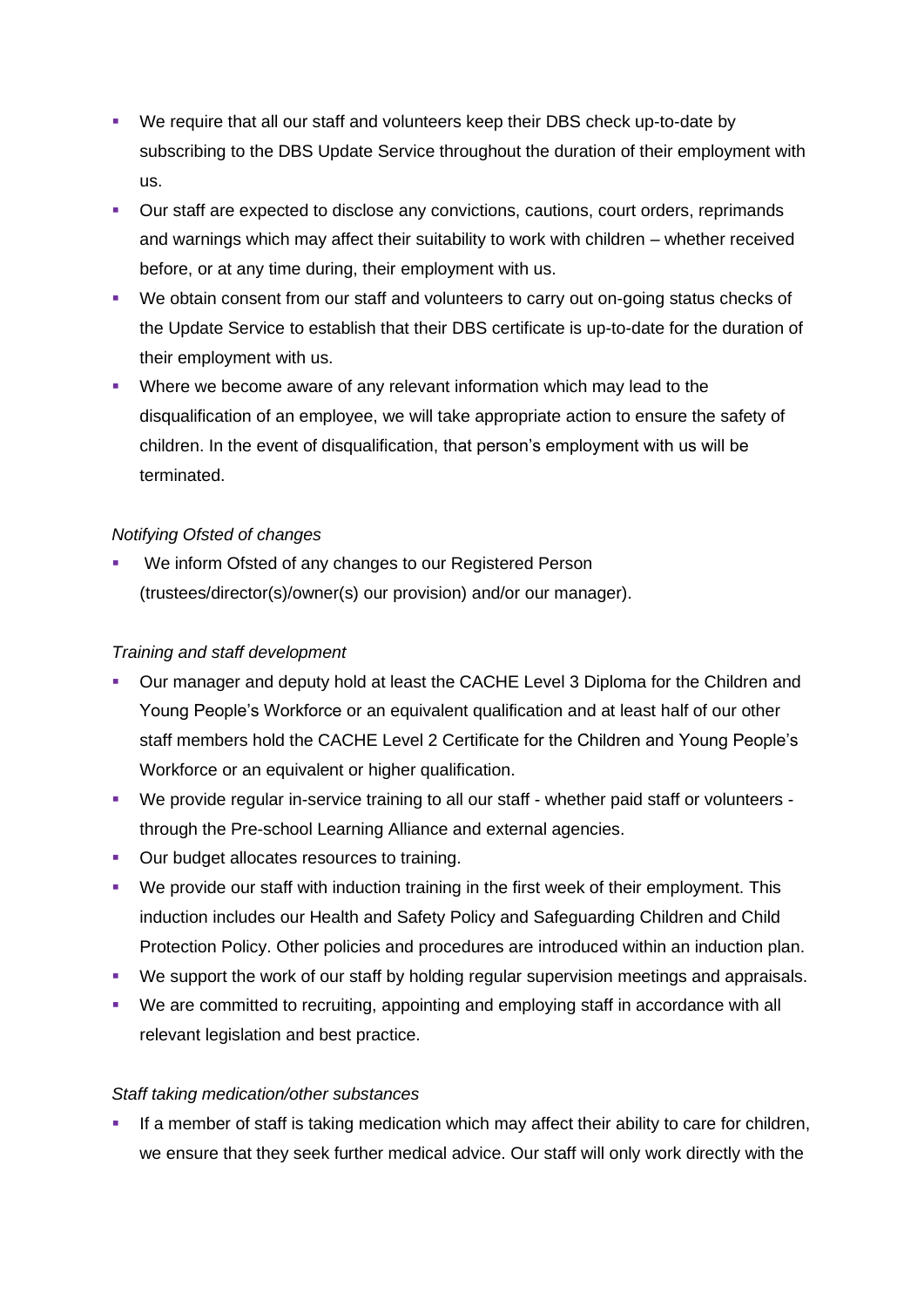children if medical advice confirms that the medication is unlikely to impair their ability to look after children properly.

- Staff medication on the premises will be stored securely and kept out of reach of the children always.
- **.** If we have reason to believe that a member of our staff is under the influence of alcohol or any other substance that may affect their ability to care for children, they will not be allowed to work directly with the children and further action will be taken.

### *Managing staff absences and contingency plans for emergencies*

- Our staff take their holiday breaks when the setting is closed. Where a staff member may need to take time off for any reason other than sick leave or training, this is agreed with our manager with sufficient notice.
- Where our staff are unwell and take sick leave in accordance with their contract of employment, we organise cover to ensure ratios are maintained.
- Sick leave is monitored, and action is taken where necessary, in accordance with the individual's contract of employment.
- We have contingency plans to cover staff absences, as follows:

Manager checks registers for the day of absence and decides if cover is required to maintain ratios.

Where cover is needed the manager will contact members of our Bank Staff to arrange cover for the absence.

If our team of bank staff are unable to cover then we contact Tinies Recruitment Agency and they will provide an appropriate person to come and work.

If no cover staff can be found after trying the above avenues, we will close the setting, informing all parents of the reasons.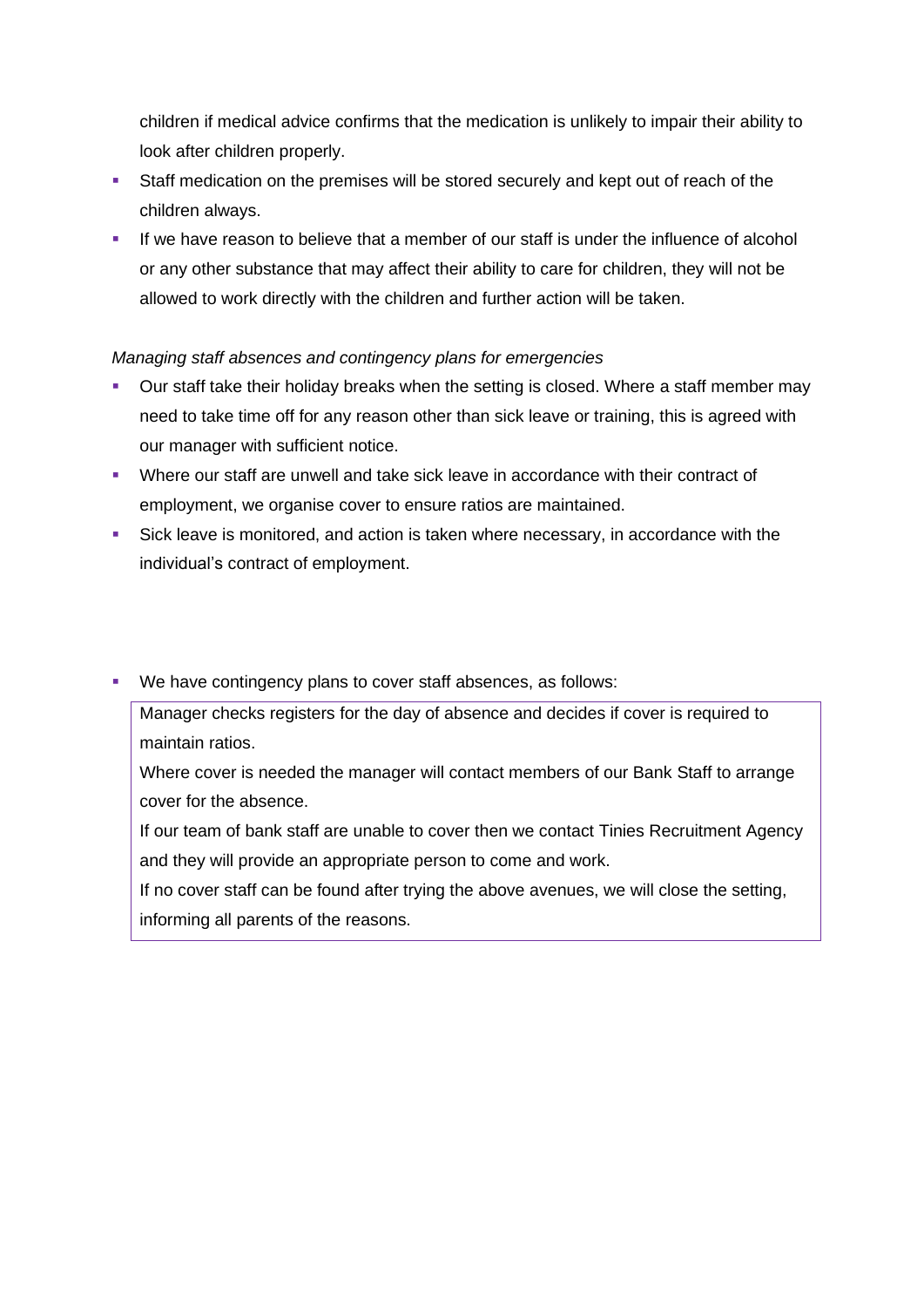# **2.2 Student placements - SUSPENDED**

#### **Policy statement**



We recognise that qualifications and training make an important contribution to the quality of the care and education we provide. As part of our commitment to quality, we offer placements to students undertaking early years qualifications and training. We also offer placements for school pupils on work experience.

We aim to provide for students on placement with us, experiences that contribute to the successful completion of their studies and that provide examples of quality practice in early years care and education.

#### **Procedures**

- We require students on qualification courses to meet the Suitable Person requirements of the Early Years Foundation Stage and have a satisfactory enhanced DBS check with barred list check(s).
- We require students in our setting to have a sufficient understanding and use of English to contribute to the well-being of children in our care.
- We require schools, colleges or universities placing students under the age of 17 years with us to vouch for their good character.
- **E** We supervise students under the age of 17 years  $at$  all times always and do not allow them to have unsupervised access to children.
- **Students undertaking qualification courses who are placed in our setting on a short-term** basis are not counted in our staffing ratios.
- Students and apprentices, over the age of 17, who are undertaking a level 3 qualification may be considered to be counted in the ratios if our manager deems them to be suitably qualified and experienced.
- We take out employers' liability insurance and public liability insurance, which covers both students and voluntary helpers.
- We require students to keep to our Confidentiality and Client Access to Records Policy.
- We co-operate with students' tutors in order to help students to fulfil the requirements of their course of study.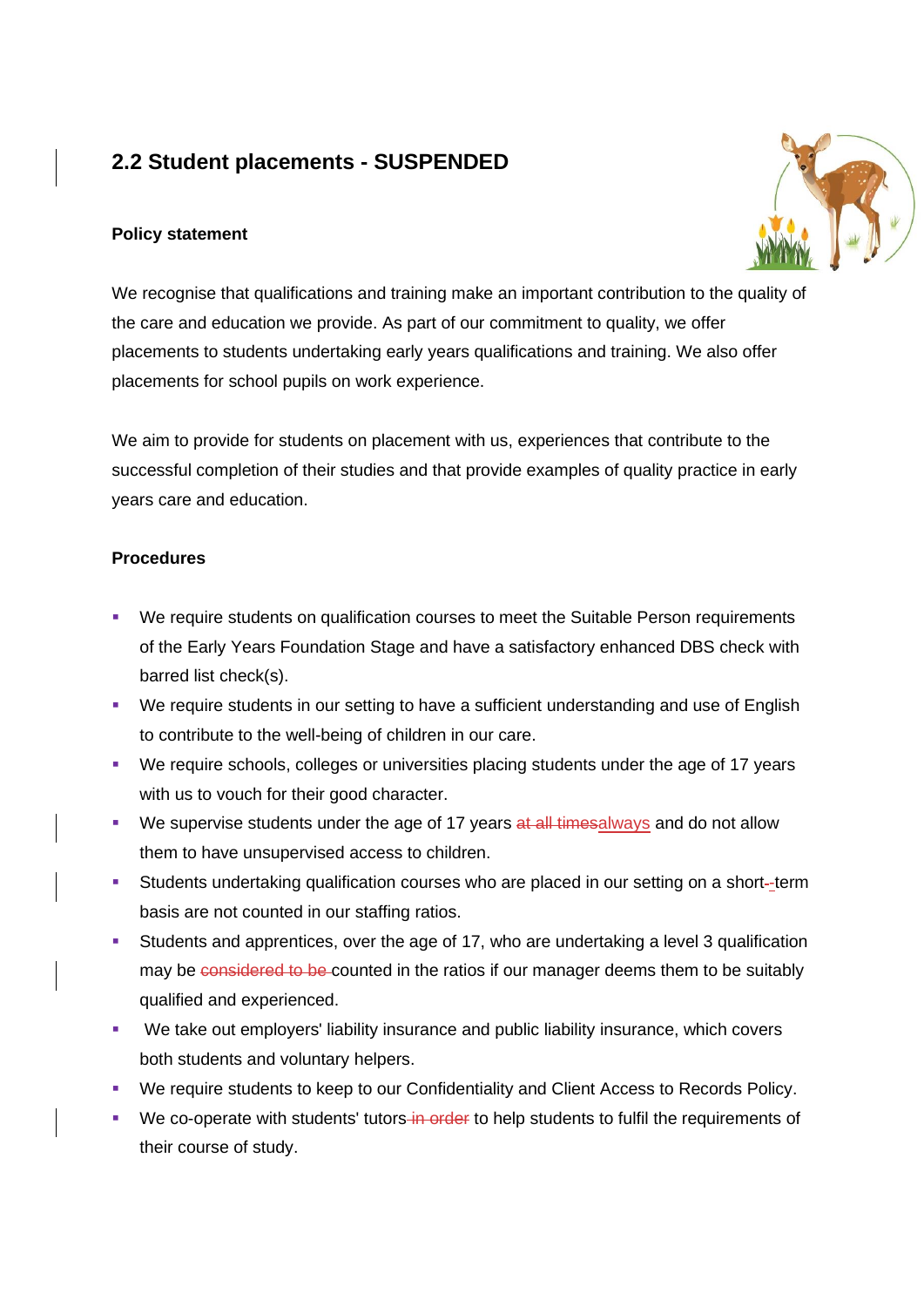- We provide students, at the first session of their placement, with a short induction on how our setting is managed, how our sessions are organised and our policies and procedures.
- We communicate a positive message to students about the value of qualifications and training.
- We make the needs of the children paramount by not admitting students in numbers that hinder the essential work of the setting.
- We ensure that trainees and students placed with us are engaged in bona fide early years training, which provides the necessary background understanding of children's development and activities.